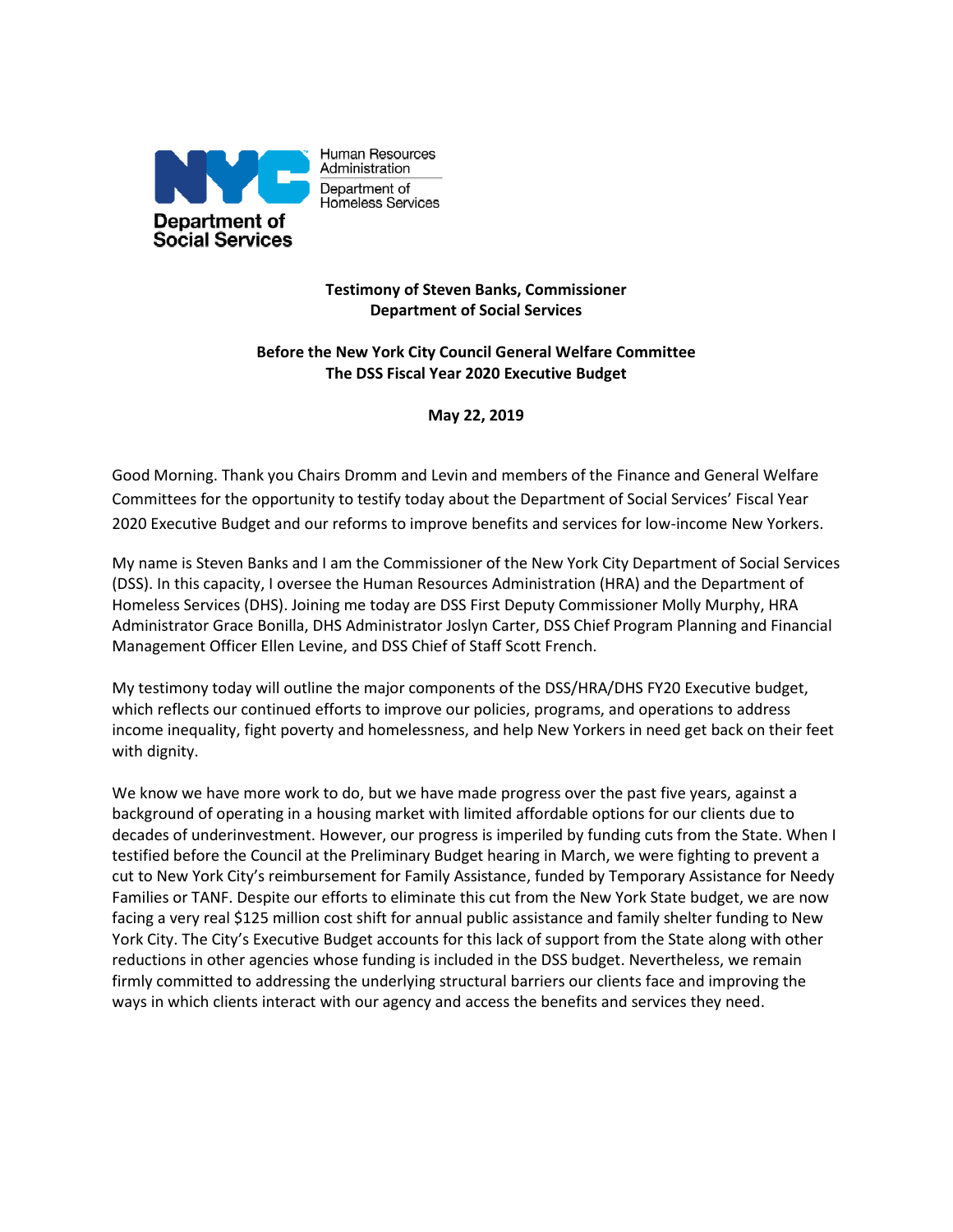## **FY20 Executive Budget**

## *HRA/DSS*

The FY20 HRA/DSS Executive Budget is \$10.21 billion, consisting of \$7.92 billion in City funds – an increase of \$34 million in total funds and \$192 million in City funds from FY19. This increase is primarily due to one-time revenue adjustments in 2019, funding to address the State budget's cost shift to the City, an increase in City funds for cash assistance and rental subsidies, and collective bargaining adjustments in FY20.

As part of the Citywide savings plan, DSS/HRA will eliminate 379 vacant positions in FY19; in FY20 and the baseline, the reduction is 107 positions.

The primary new funding that is reflected in the FY20 HRA/DSS Executive budget is as follows:

- **Addressing cuts in the State Budget**: \$31 million in City funds has been added for FY19, and \$62 million in City funds has been added for FY20 and in the baseline to cover the new 10% City share of TANF-funded family assistance – which is a cost shift from the State to the City.
- **Cash Assistance**: \$40 million in City funds was added for FY19, and \$35 million in total funds and \$75 million in City funds were added for FY20. This funding addresses an expected expense increase resulting from the HASA Ending the Epidemic (ETE) program, which provides enhanced HASA benefits for people with asymptomatic HIV; fewer sanctioned cases; and higher costs related to rental assistance, including the additional City share of the State FHEPS program.
- **HRA IT:** \$37 million (\$12.5 million in City Funds) was added for FY19 and \$38 million (\$26 million in City funds) was added for FY20 to support planned DSS/HRA IT projects to enhance client services.
- **IDNYC**: \$2.4 million (all City-funded) was added for FY20 and \$1.6 million for FY21 and the outyears to support enhancements to the IDNYC program.
- **Initiatives included in the Preliminary Budget that are now reflected in the Executive Budget**
	- o **Fair Fares:** \$106 million (all City-funded) was added for FY20 for the Fair Fares program. In the first phase of this program that was launched in January in partnership with the Speaker and the Council, over 136,000 New Yorkers have been notified of their eligibility, including extensive follow up outreach. More than 45,000 of these eligible participants have already enrolled in the program. Starting on April 1, 2019, eligible HRA clients can be informed of their eligibility and enroll online through Access HRA, and then receive their Fair Fares NYC MetroCard by mail without the need to come into an office to obtain this benefit. Clients are still able to enroll in person at one of the five enrollment centers or by mail. The Fair Fares program will expand this Fall through partnerships with the New York Housing Authority, the City University of New York, and Department of Veteran's Services to provide their eligible clients with the opportunity to enroll in Fair Fares. And when the public application launches in January 2020, lowincome New York City residents beyond HRA, NYCHA, CUNY and DVS clients will be able to apply online for Fair Fares.
	- o **Implicit Bias Training:** \$1 million was added for FY19, \$2.2 million for FY20, and \$1 million for FY21 to implement implicit bias training for all 17,000 DSS, HRA, and DHS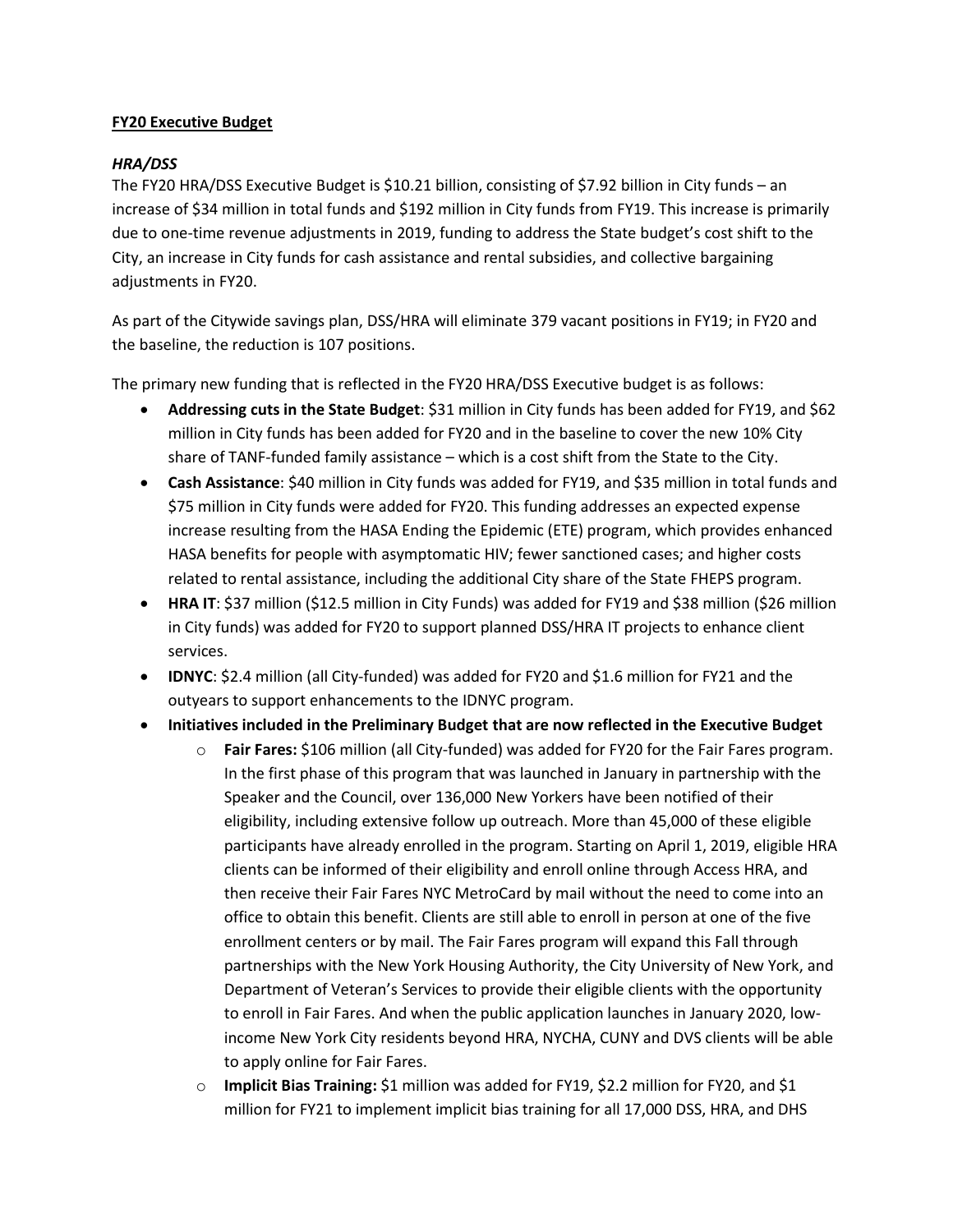staff. We have already launched de-escalation training and we are implementing antibias, trauma informed training this year.

o **Body-worn cameras**: \$330,000 was added for FY19 and \$100,000 for FY20 to provide HRA Peace Officers with body-worn cameras. Last year, we conducted a pilot program in which 40 DHS Peace Officers were trained in and wore body cameras in their daily work serving, supporting, and protecting New Yorkers in need as they get back on their feet. With the success of this DHS pilot program, this FY20 budget allocation will complement the funds previously designated for DHS to provide body-worn cameras to DHS Peace Officers to increase transparency and accountability as we continue to improve policing and safety for New Yorkers experiencing homelessness and seeking services from our agency.

*Capital:* the HRA/DSS ten-year capital plan for FY20-29 totals \$275 million (\$192 million City-funded), including: \$183 million for technology to streamline operations; \$88 million for facilities, maintenance and equipment; and \$4 million for vehicles.

*Savings Initiatives:* to support the FY20 budget, HRA/DSS will build on efficiencies that we have already achieved over the past five years, including repurposing 550 central administrative positions to frontline staffing in FY15 and integrating HRA and DHS in 2017 to streamline operations. Savings initiatives include headcount efficiencies, one-time revenues in 2019, transitioning the last City-operated domestic violence shelter to a not-for-profit operation, assisting eligible individuals to enroll in Supplemental Security Income (SSI) benefits instead of Cash Assistance, maximizing revenue from Federal grants, and other streamlining and administrative savings efforts.

# *DHS*

The FY20 DHS Executive Budget totals \$2.12 billion, consisting of \$1.28 billion in City funds.

The FY20 DHS new needs include the following:

- **Addressing cuts in the State Budget**: Similar to HRA/DSS, \$31 million in City funds has been added for FY19 and \$62.6 million in City funds has been added for FY20 and in the baseline to cover the new 10% City share of TANF-funded family assistance – which is a cost shift from the State to the City. Further, \$85 million was added in FY19 only as a federal funding adjustment.
- **DHS IT: \$**12.5 million was added for FY19 and \$11.5 million for FY20 (all City-funded) to support planned DHS IT projects to enhance client services.
- **Security:** \$11.4 million was added in FY20 and \$18 million for FY21 and the outyears to support shelter security reorganization initiatives.
- **Initiatives included in the Preliminary Budget that are now reflected in the Executive Budget**
	- o **Street Programming**: \$25 million was added in FY19 and the outyears to fulfill the FY18 funding commitment for outreach services, drop-in centers, and safe haven beds.

*Capital:* the ten-year DHS capital plan for FY20-29 totals \$649 million (all City-funded), including \$181 million for homeless family facilities, \$424 million for single adult facilities, and \$44 million for technology projects and equipment purchases.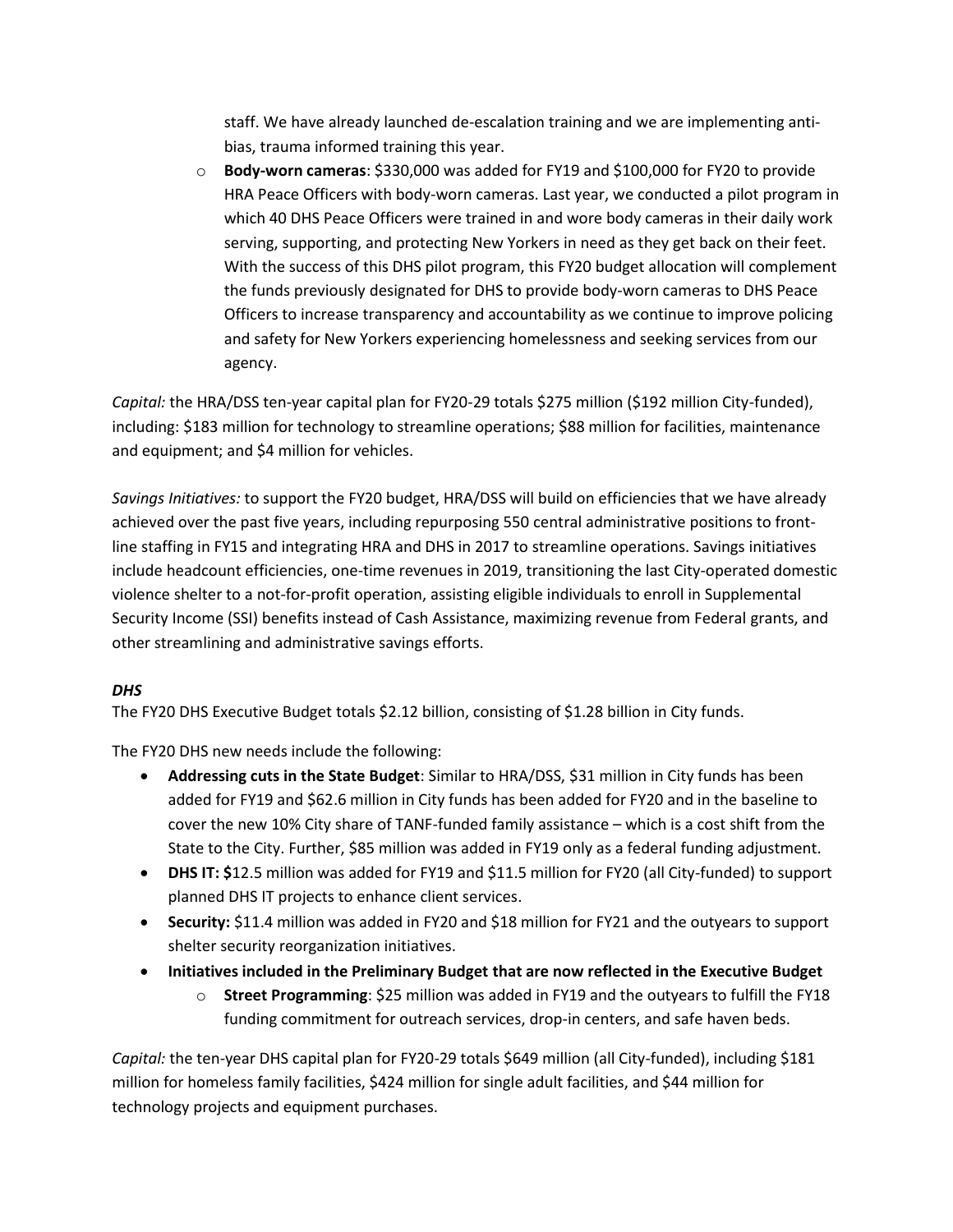*Savings Initiatives:* to support the FY20 budget and continuing efforts to achieve savings, elimination of vacant positions in FY19 only, enhancing efforts to secure federal funding, transitioning a shelter that is partially operated by a not-for-profit to full not-for-profit operation, and reorganizing shelter security to enhance de-escalation.

### **Reforming Social Services Policies and Enhancing Access to Benefits Supported in the Executive Budget**

We have worked over the past five years to reform policies and practices to enhance access to benefits and services for clients.

Most recently, we successfully advocated for a change in the State regulations that will eliminate finger imaging requirements for Cash Assistance clients. This change in policy will treat clients with the dignity they deserve, continue our efforts to fight against the stigma that some associate with receipt of our assistance and services, and eliminate an extra barrier for families and individuals to obtain muchneeded benefits – many clients were forced to take a day off from work or find child care, just to complete an unnecessary administrative requirement. As we found when the State eliminated the finger imaging requirement for SNAP/food stamps clients several years ago, we already have other effective mechanisms in place to prevent and detect public benefits fraud. This regulatory change will allow clients to more easily access Cash Assistance, and is an important additional step to help us reduce incenter wait times by eliminating as many in-person appointments for Cash Assistance as possible and continuing to move Cash Assistance transactions online as we have already done for SNAP/food stamps.

Some additional examples of these reforms, which are supported in the FY20 Budget, include the following:

- Clients no longer have to "work off" their benefits in the Work Experience Program (WEP) at City and not-for-profit agencies completing tasks that would not prepare them for gainful employment – we eliminated the WEP program and replaced it with new opportunities in subsidized jobs, more diverse internship and community service opportunities, and education and training programs to help clients move forward on a career pathway in jobs and sectors that are in demand.
- We successfully advocated for a change in State law to permit clients to count approved coursework at four-year college programs towards Cash Assistance work requirements and obtain college degrees to greatly enhance their ability to earn a living wage.
- We successfully implemented a pre-conciliation, conciliation and pre-fair hearing case review and conference process to avoid work requirement-related sanctions and advocated for a change in State law to give clients in New York City an opportunity to "cure" a work requirement violation at any time and avert a durational sanction. We also successfully advocated for a reduced State sanction period for SNAP/food stamps. That means clients do not have to lose their housing, go hungry or forego buying clothing for their children because of a sanction that lasts a prescribed period of time regardless of a client's willingness to meet their work requirements.
- We put in place new protocols to prevent unnecessary case closings, and State fair hearing challenges decreased by more than 47 percent – as a result, clients have access to the benefits they need, and the City is no longer subject to a potential \$10 million annual State financial penalty for unnecessary hearings. To reduce the amount of unnecessary case closings, sanctions and hearings, before an adverse action is taken, we make sure that all required supportive services are in place, reasonable accommodations are honored, mailing addresses are correct,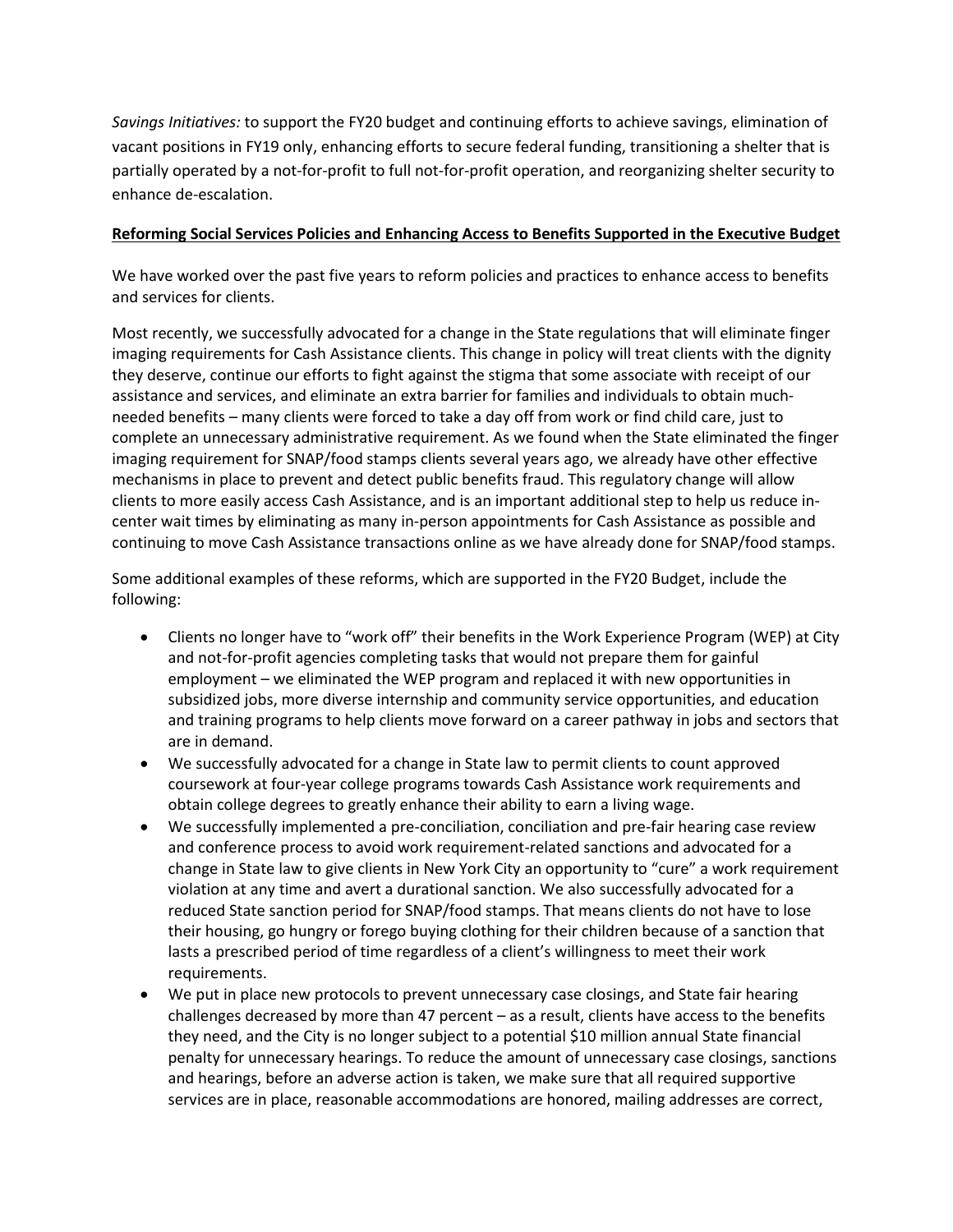and notices are sent in the correct language. And now conciliation appointments are scheduled at CareerCompass and YouthPathways employment providers, rather than at Job Centers, so that we can re-engage clients immediately and avoid unnecessary extra appointments.

- We now make it easier for clients to continue their assistance if they submit required documentation within 30 days of a case closing and ensure that missing paperwork doesn't cause someone to lose their benefits.
- We stopped the practice that required all homeless clients to travel to a single HRA Job Center in Queens – now clients can seek assistance at a Job Center in their home borough.
- We changed the practice that required all seniors to travel to a single HRA Job Center in Manhattan – now seniors can receive services at a Job Center in their home borough.
- In 2017, we worked with the Urban Justice Center's Safety Net Project to implement the Universal Receipt. This provides individuals who complete a visit at a Job or SNAP Center with a document that indicates the nature and date of the visit or contact, and a copy of this receipt is also available in Access HRA. This receipt process is now codified into Local Law as a result of legislation sponsored by Speaker Johnson.
- We have transformed the process for Cash Assistance to reduce unnecessary office visits; clients can now submit recertification questionnaires online, and submit documents from a smartphone. Through the ACCESS HRA app, clients can open an account to gain access to over 100 case-specific points of information for Cash Assistance and SNAP in real-time, including application and case statuses, upcoming appointments, account balances, and documents requested for eligibility determinations – and clients can make changes to contact information, view eligibility notices electronically, request a budget letter, and opt into text message and email alerts.
- We improved Access HRA with a client benefits portal so that SNAP applications and recertifcations can all be done online without having to go to an HRA SNAP office – now SNAP clients conduct 87 percent of applications online and documents can be submitted via our mobile app on a smartphone – 43,000 documents were submitted via the mobile app in April alone.
- We instituted On Demand, a practice where SNAP eligibility interviews are now conducted at the client's convenience and time preference by phone, instead of a rigid four-hour window, to help clients access the benefits they need to purchase food. The percentage of completed telephone eligibility interviews increased from 29 percent in 2013 to 97 percent as of 2019.
- We created a Provider Portal, which with client authorization and a memorandum of understanding with HRA – enables community-based organizations to view a client's case record in order to help the client with document submission, various case inquiries, and application and recertification requirements.
- We began accepting a federal waiver, without which clients who are classified as Able-Bodied Adults Without Dependents (ABAWDs) were limited to SNAP/food stamps benefits for only three out of 36 months if they could not find work for at least 80 hours a month in areas of high unemployment – and we are continuing to fight back against the Trump Administration's efforts to make it more difficult for these clients to obtain the food they need to feed themselves and their families.
- We instituted a centralized rent arrears processing unit to ensure that rent arrears payments are issued by the required due date.
- We streamlined the system for making New York City Housing Authority (NYCHA) rent payments electronically, rather than the old practice of paper checks – and we are developing a similar payment system for private landlords. Moreover, using ACCESS HRA, clients can now confirm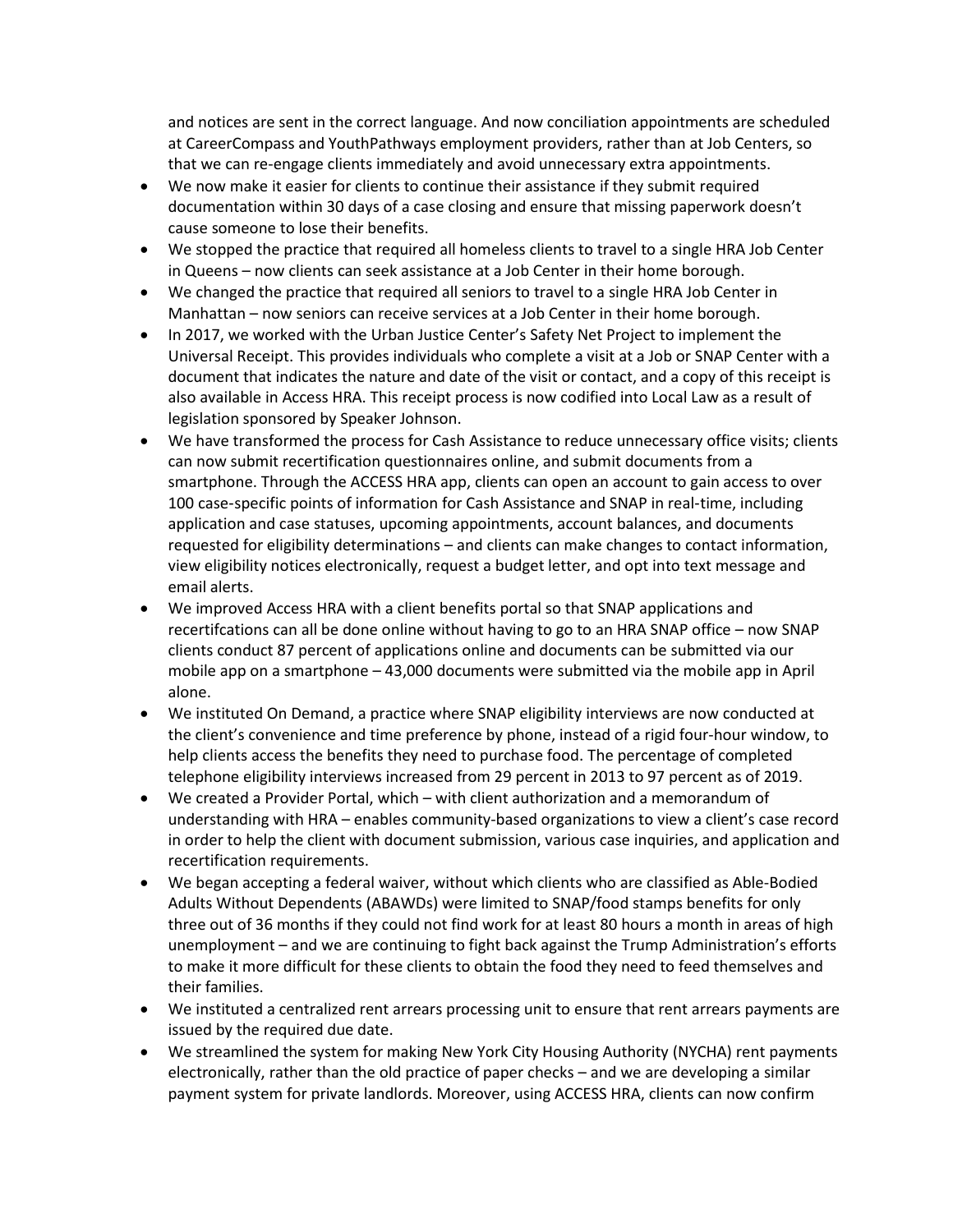that the rent was paid to their landlords pursuant to a reform now codified in State law to provide such confirmation. This makes the process easier for clients and gives them one less thing to worry about as they pay their rent.

- In 2014, 90 clients per year received reasonable accommodations in settling the 2005 *Lovely H*. class action lawsuit, we began working with expert consultants to develop tools to assess whether clients need reasonable accommodations as the result of physical and/or mental disabilities – there are currently more than 51,000 clients who have one or more reasonable accommodations.
- Working with Speaker Johnson when he was a Council Member and Housing Works, we ended a counterproductive policy that required clients with HIV to wait until they were diagnosed with AIDS to receive HASA assistance. Now, clients have better access to the services and housing assistance they need.

## **Reforming Homeless Policies and Services Supported in the Executive Budget**

As we have reported previously, homelessness increased 115 percent in our city from 1994 to 2014 – while some 150,000 rent-regulated apartments were lost and rents increased nearly 19% and income increased by less than 5% in recent years. Through our comprehensive efforts, we have finally broken the trajectory and we have begun to reverse the trend. We know we have much more work to do, but these are the results that are beginning to take hold:

- Keeping the shelter census flat over two years for the first time in a decade, with the census now starting to come down;
- Doubling down on preventing homelessness evictions are down 37% since 2013;
- Providing more permanent housing enabling 115,000 children and adults to move out of shelter or avoid shelter altogether;
- Bringing people off the streets and out of the subways since HOME-STAT began in April 2016, our street teams have helped more than 2,000 people come off the streets and subways and remain off; and
- Transforming the City's approach to shelter closing more than 200 substandard shelter sites and siting 43 new borough-based shelters to offer help as close as possible to the anchors of life like schools, jobs, health care, houses of worship and family and support networks.

Funding in the FY20 Executive Budget will build on the progress we have made in implementing the four key pillars of the Mayor's *Turning the Tide* plan:

# **First Pillar – A Prevention First Approach**

### **PROGRESS: EVICTIONS DOWN 37%**

- We have provided emergency rent arrears benefits to over 50,000 households each fiscal year since FY15 – over a quarter million grants to households since 2014 – helping rent-burdened New Yorkers at risk of eviction stay in their homes.
- We have expanded free legal assistance for New Yorkers in danger of eviction, increasing funding for legal services for tenants exponentially, from roughly \$6 million in 2013 to \$166 million at full implementation in FY22 – evictions have dropped by 37% and more than 100,000 New Yorkers were able to stay in their homes from 2014 through 2018.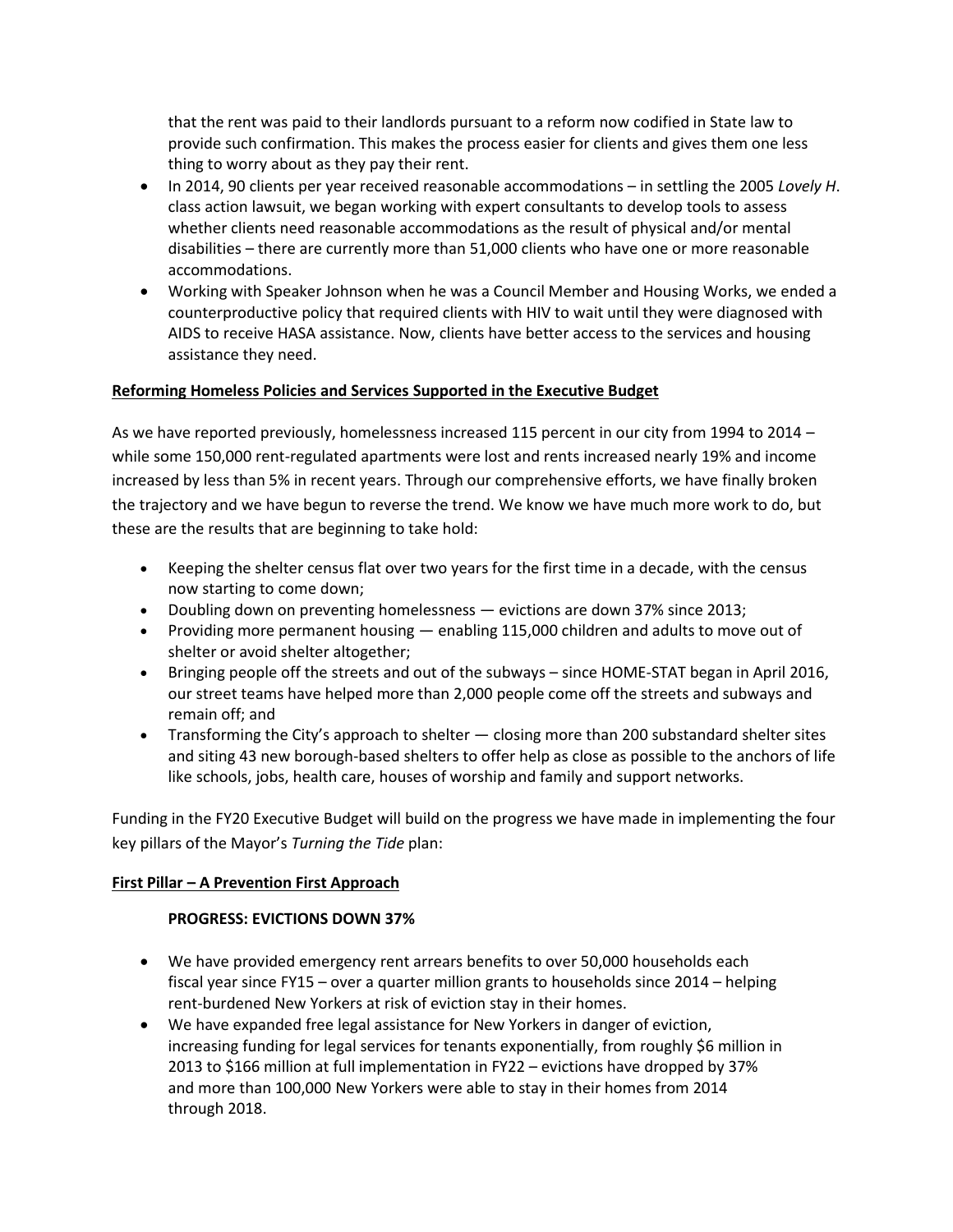We are phasing in over five years the funding necessary to provide universal access to legal services for all New York City tenants facing eviction in Housing Court or NYCHA termination of tenancy cases – a first-in-the-nation initiative of the Administration and the Council that will benefit more than 400,000 New Yorkers annually at full implementation in FY22.

### **Second Pillar – Rehousing to Alleviate Homelessness**

### **PROGRESS: 115,000 NEW YORKERS REHOUSED**

 We stepped in to fill the gap after the City and State cancelled the Advantage rental assistance program by creating new rental assistance programs as well as reinstating rehousing programs. Together, these initiatives have helped 115,000 children and adults move out of shelter or avert shelter altogether since 2014, with the majority exiting shelter into housing.

#### **Third Pillar – Transforming the Approach to Providing Shelter**

#### **PROGRESS: SHRINKING DHS's SHELTER FOOTPRINT BY 30%**

- Our plan calls for shrinking the DHS shelter footprint by 45 percent by ending the use of 360 "cluster" shelter and commercial hotel locations citywide while opening a smaller number of 90 borough-based shelters across the five boroughs.
- Through these strategies, in just two years we've reduced the shelter footprint by 30 percent citywide, getting out of more than 200 shelter sites that did not meet our standards, including already ending use of nearly two-thirds of the units in the Giulianiera cluster program – and to help us do so, in April we completed the conversion of cluster units to permanent housing at 17 sites (21 buildings overall) that has enabled 1,100 homeless children and adults to be permanently housed with rent-stabilized leases and upgraded apartment conditions in buildings that are now owned by reputable not-for-profit housing groups.
- As we phase out the old haphazard, band-aid approach to providing shelter that built up over the past 40 years, we have sited 43 new high-quality borough-based shelters, 23 of which are already open, offering families and individuals the opportunity to get back on their feet closer to their support networks and the communities they called home.
- At the same time, while we have held the overall DHS census flat for the last two years for the first time in a decade with the census now beginning to come down, we've also made progress driving down the number of families with children experiencing homelessness and residing in shelter, with the average number of individuals in those families declining by about 2,500 so far this fiscal year compared to the same period in FY15.